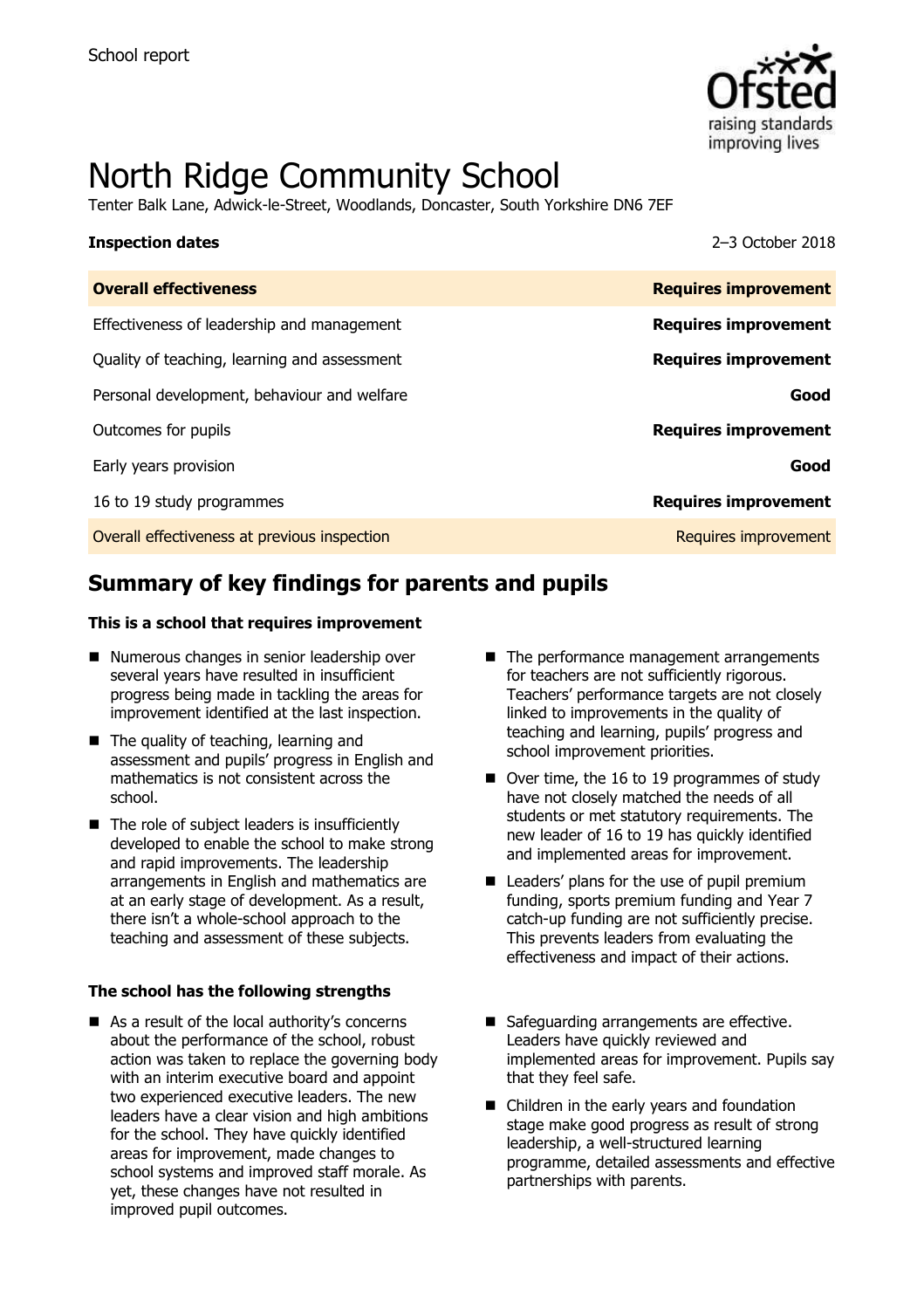

# **Full report**

### **What does the school need to do to improve further?**

- **Improve leadership and management by:** 
	- ensuring that leaders promptly carry out a comprehensive assessment of the school's strengths and areas requiring improvement, and that this information is used to prepare a detailed school improvement plan
	- ensuring that leaders implement robust monitoring arrangements to improve the quality of teaching, learning and assessment to secure faster progress and consistently better outcomes for pupils
	- rapidly developing the role and impact of middle leaders, ensuring that they effectively contribute to rapid school improvement
	- ensuring that leaders use performance management to hold teachers to account and that targets are clearly linked to pupils' progress and school improvement priorities
	- ensuring that the impact of additional funding is evaluated precisely.
- Improve the quality of teaching, learning and assessment in key stages 1, 2, 3 and 4 and in 16 to 19 by:
	- ensuring that pupils make consistently strong progress in English and mathematics by improving teachers' subject knowledge and practice
	- reviewing the curriculum to ensure that there are improved opportunities to develop pupils' communication skills, personal and social independence skills and to effectively prepare pupils for adulthood.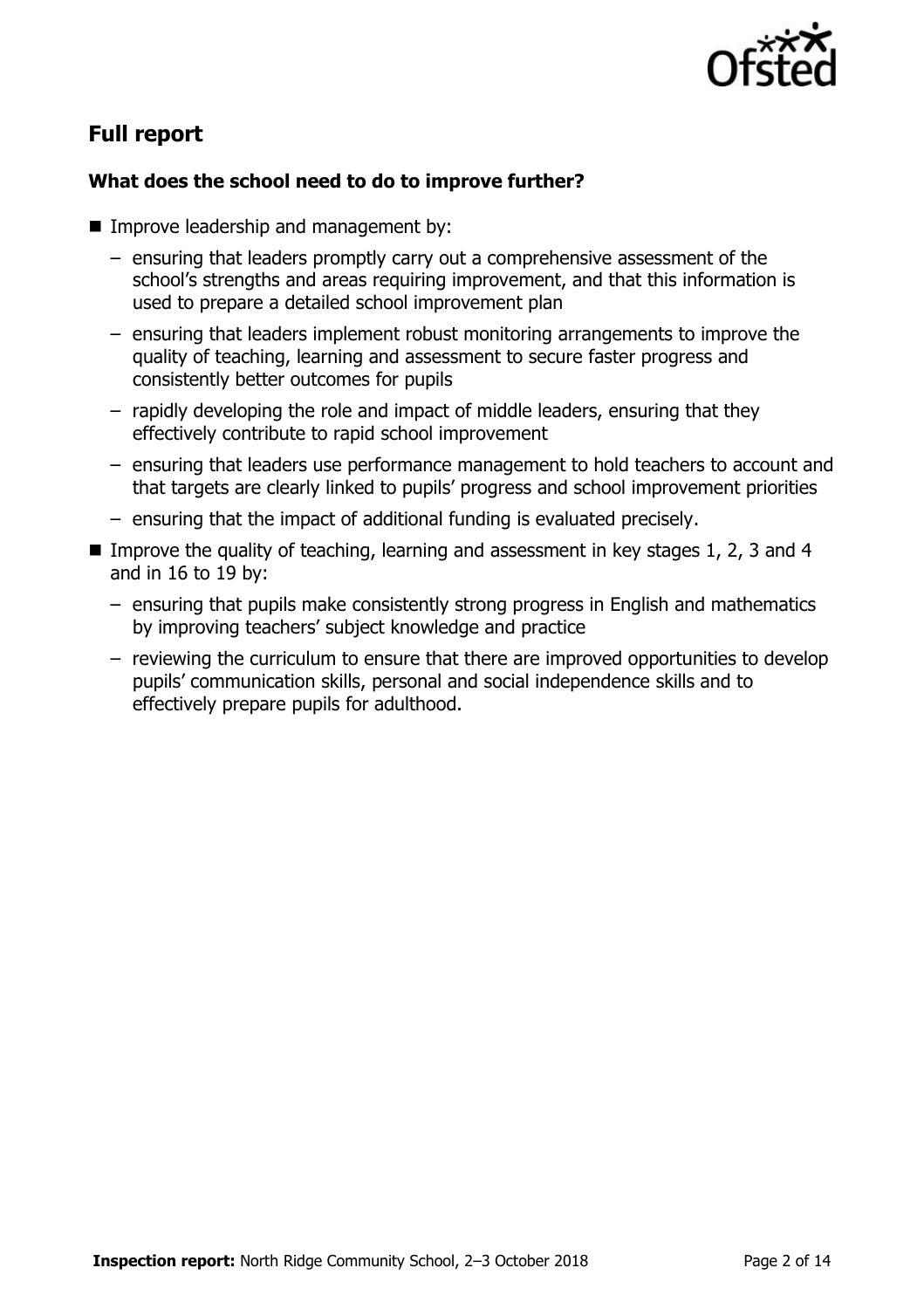

# **Inspection judgements**

### **Effectiveness of leadership and management Requires improvement**

- Leaders, including governors, have not made sufficient progress to tackle the areas for improvement identified at the last inspection.
- Over time, senior leaders and governors have allowed the breadth, balance and quality of the curriculum to weaken. Pupils' progress in mathematics and English is inconsistent across all key stages, and the curriculum has not consistently included sufficient opportunities to develop pupils' independence skills and prepare them effectively for adulthood.
- Over time, senior leaders and governors have failed to support the development of middle leaders and in particular subject leadership in English and mathematics. As a result, there has not been a whole-school approach to teaching, learning and assessment in these areas of the curriculum.
- Leaders' plans for the use of additional funding, including the pupil premium, Year 7 catch-up funding and sports premium, are not sufficiently detailed. Although leaders can describe the intended outcomes, the lack of progress measures prevents an accurate evaluation of whether the use of additional funding has been successful in achieving what was planned.
- The arrangements for teachers' performance management are not sufficiently robust. Teachers' performance targets are not clearly linked to pupils' progress, the quality of teaching and learning or school development priorities. In addition, targets do not reflect varying expectations for teachers at different career stages.
- As a result of local authority's concerns regarding the performance of the governing body, the school was issued with a performance warning notice in summer 2018, following which the leadership and management of the school was transferred to an interim executive board. The interim executive board took over responsibility for the leadership of the school at the beginning of the autumn term.
- In order to increase and improve leadership capacity, the local authority appointed the headteachers of two local special schools as interim executive leaders. These new leaders were appointed four weeks before this inspection.
- The new executive headteachers and interim executive board have quickly established an ambitious vision for the school and a culture of high expectations. Leaders have quickly and accurately identified the school's strengths and areas for improvement; these now need to be described in detail in a school self-assessment and improvement plan.
- Since their appointment, the executive headteachers have quickly made changes to the school's systems to monitor the quality of teaching and learning, the assessment of pupils' progress, and the arrangements for teachers' performance management.
- Leaders have changed the monitoring arrangements of pupils' behaviour and attendance, started a review of the staffing structure and have appointed staff to key roles. They have made changes to the curriculum, for example introducing 'the morning mile', an outdoor education programme and an options programme for older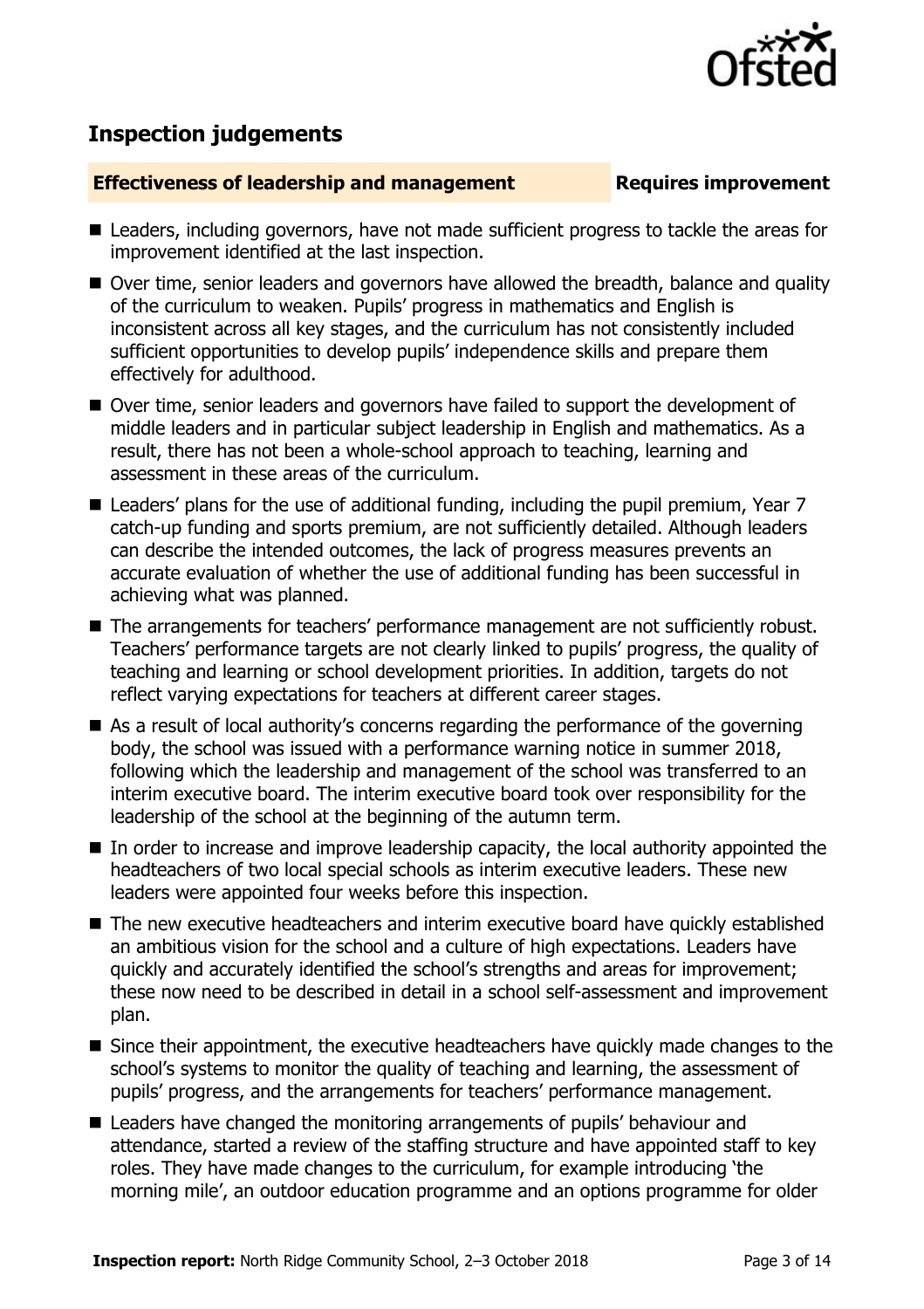

pupils and extending the range of accredited courses in the sixth form. Pupils and staff speak positively about these changes.

- Leaders have quickly identified priorities for curriculum development to ensure that it meets the needs of all learners. Leaders described their plans for a whole-school approach to the development of pupils' communication skills, and to start the programmes of study to develop pupils' independence skills before they move to the 16 to 19 department.
- Leaders have taken prompt action to develop a culture of shared ambition and high aspiration for pupil behaviour and outcomes. These changes have been based on the school's value statement, 'SHINE'. Leaders have used staff training to improve the arrangements for safeguarding, start a whole-school curriculum review and promote a shared vision for the school.
- After an extended period of change in the leadership arrangements, staff say that they now feel confident, empowered and well supported. Staff say that they have a shared vision for the school and are now working together more effectively to achieve better outcomes for pupils.
- The interim executive board meets frequently to monitor and review targets in a challenging improvement programme for senior leaders. The board reports that leaders have made good progress since the beginning of term.
- Members of the interim executive board, and the local authority's school improvement partner, report that there has been a significant improvement in the culture of the school since the beginning of term. They report that leaders and staff have a shared vision and that staff are working effectively with the new leadership team to secure strong school improvement. They are confident that the school has the capacity to improve rapidly.

### **Governance of the school**

- As a result of serious concerns about the school's performance and the quality of leadership and management since the last inspection, the local authority issued the governing body with a warning notice in the previous school year. As a result of governors not taking sufficiently robust action, the local authority removed the governing body at the end of the summer term 2018. The governing body was replaced with an interim executive board which was established at the beginning of the autumn term 2018.
- The interim executive board has a strong vision and high ambitions for the school, which it believes has the potential to make quick and rapid improvements. It has quickly identified the strengths of the school and key areas for improvement.
- Members of the interim executive board have skills and experience as senior leaders in education, governors of other schools, and in business and commerce. They are well placed to support and challenge senior leaders.
- The interim executive board have carried out a self-audit to check that they have the right skills to support senior leaders.
- The interim education board hold senior leaders to account by setting challenging and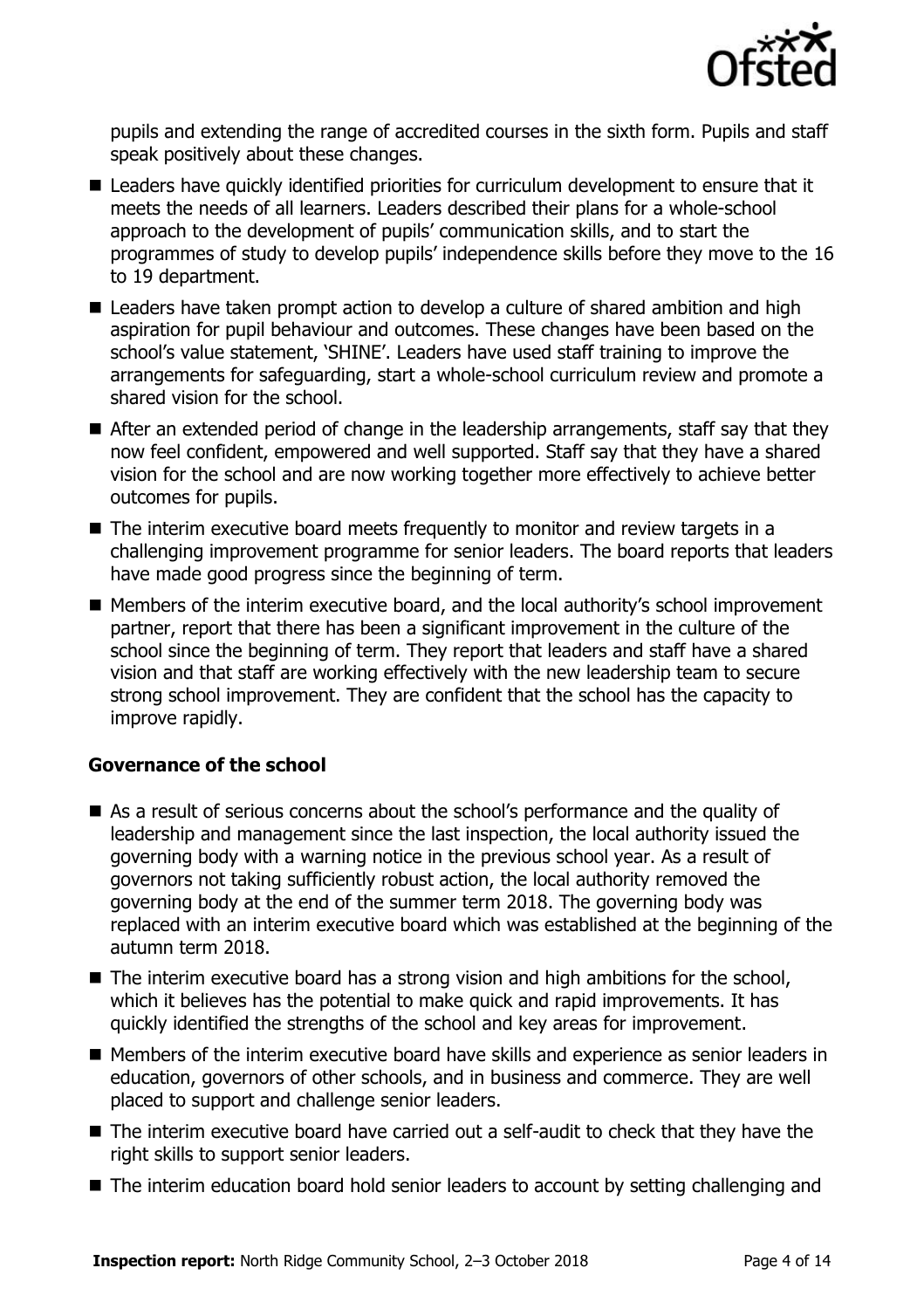

timely targets for school improvement.

 $\blacksquare$  Members of the interim executive board have undertaken safer recruitment training and are experienced in the leadership of safeguarding.

### **Safeguarding**

- The arrangements for safeguarding are effective.
- Leaders have quickly established a strong culture of keeping children safe at North Ridge Community School. Staff know pupils well and speak keenly about their commitment to the children and making a difference to their lives.
- Regular training has enabled staff to keep up to date with the risks to children's wellbeing and safety. As a result, they are vigilant and quick to report any concerns. Staff are knowledgeable about the government's guidance, 'Keeping children safe in education'. Leaders have introduced an electronic reporting system that ensures that safeguarding concerns are reported promptly to senior staff.
- The new executive leaders have quickly raised the profile of safeguarding in the school and provide effective support to the designated safeguarding lead. As a result, there is a whole-school approach to keeping children safe where staff understand that safeguarding is everyone's responsibility.
- Leaders take prompt action to refer concerns to the local authority's children's services department and challenge the local authority when they are not satisfied with the outcome. Comprehensive safeguarding records are stored securely and demonstrate that the school works effectively with other agencies.
- **Pupils are confident that they can talk to staff if they have a concern. Pupils are taught** to stay safe online in information technology lessons, through the school's personal and social education curriculum and regular assemblies.
- Leaders have ensured that detailed risk assessments are prepared for lessons, out-ofschool activities and residential visits. Leaders have reviewed and improved the arrangements for pupils arriving at school. The school site is secure, and pupils are protected from risk.
- Leaders understand that regular attendance is important to achieve good pupil outcomes. They work determinedly to tackle absence and have recently appointed a member of staff to lead on attendance. Almost all pupils are provided with home to school transport. First-day absence calls are made to parents where notice of absence has not been provided. Staff carry out home visits and work effectively with the local authority to challenge absence. As a result, attendance has improved since the last inspection and is now better than at other similar schools.

### **Quality of teaching, learning and assessment Fig. 2.1 Requires improvement**

■ Over time, leaders have repeatedly changed the school's assessment systems. This has led to inconsistencies in the quality and accuracy of information about pupils' progress. As a result, leaders lack confidence that the information about pupils' progress is accurate.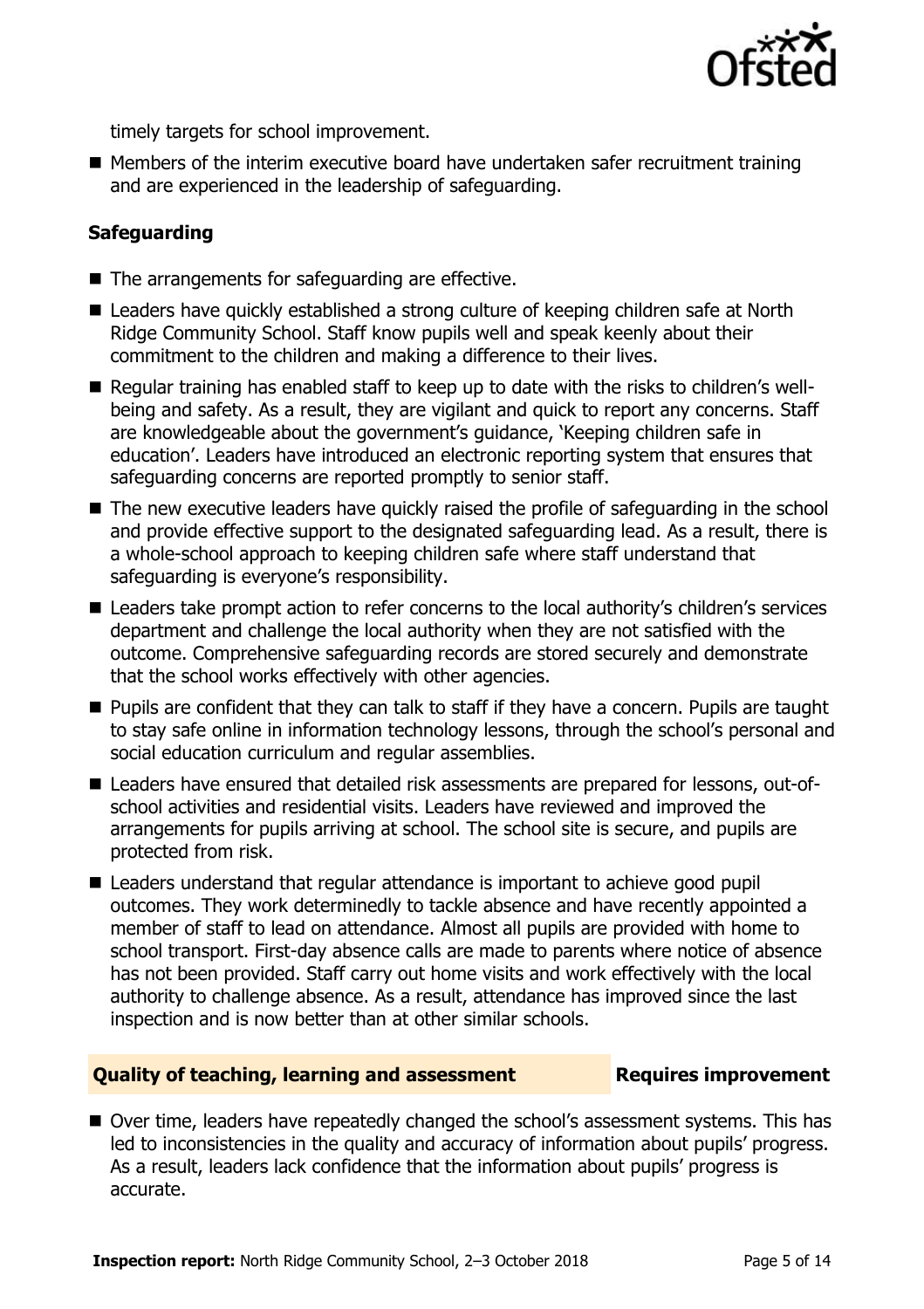

- The arrangements for monitoring the quality of teaching, learning and assessment have been inconsistent. The evidence collected has not been compared with other information, such as that from lesson observations and the monitoring of pupils' progress and workbooks. The new leadership team has introduced a more robust monitoring system. The impact of these new arrangements is yet to be evaluated.
- There are differences in the quality of teaching, learning and assessment in English and mathematics across all key stages. In some lessons the work does not accurately match pupils' starting points, and the support provided by teaching assistants is not matched to pupils' needs. In pupils' mathematics workbooks staff use photographic evidence and annotated notes to record pupils' achievements. However, this is not used consistently. Marking and feedback to pupils was inconsistent and did not help pupils understand the next steps in their learning.
- Leaders do not systematically evaluate the quality of teachers' planning. This leads to inconsistencies in breadth of the curriculum. For example, in mathematics, teachers concentrate on teaching pupils about number, this is at the expense of other areas of the mathematics curriculum, such as shape and data. As a result, pupils' progress in all areas of mathematics was inconsistent.
- The newly appointed leaders are clear about the actions that they need to take to improve the quality of teaching, learning and assessment. They have set about this work purposefully and have quickly revised systems and procedures, and improved staff accountability. At the time of this inspection, it is too early to assess the impact of these changes.
- $\blacksquare$  The teaching of phonics is inconsistent across the school. Where progress is good, teachers have high expectations, identify pupils' learning outcomes accurately and use resources effectively. In some lessons, activities and resources are not closely matched to pupils' needs.
- Recent changes to the content and organisation of the 16 to 19 programmes of study have had a positive impact on students' attitudes and interest. They now more closely meet the needs of all learners. Students learn functional skills in literacy and numeracy and, following a survey of students' interests, choose from a range of afternoon 'options' courses. Students speak positively about these changes and demonstrate positive attitudes to learning.
- Leaders have recently introduced lessons and resources to help sixth-form students with the social and emotional aspects of learning. Activities and resources are closely matched to students' needs and help them understand and think about their behaviour and well-being.
- Adults use a range of methods to help pupils learn to communicate. Symbols are used extensively in school for class and individual timetables, to identify rooms and teaching areas, to make worksheets accessible, and to prompt pupils with 'now' and 'next' activities.
- When used effectively, staff use signing fluently to support communication with pupils and help them engage successfully in learning and social activities. However, staff do not sign consistently; as a result, the development of pupils' communication skills is inconsistent. The recently appointed leader for communication has started a wholeschool programme to train staff and implement a communication curriculum.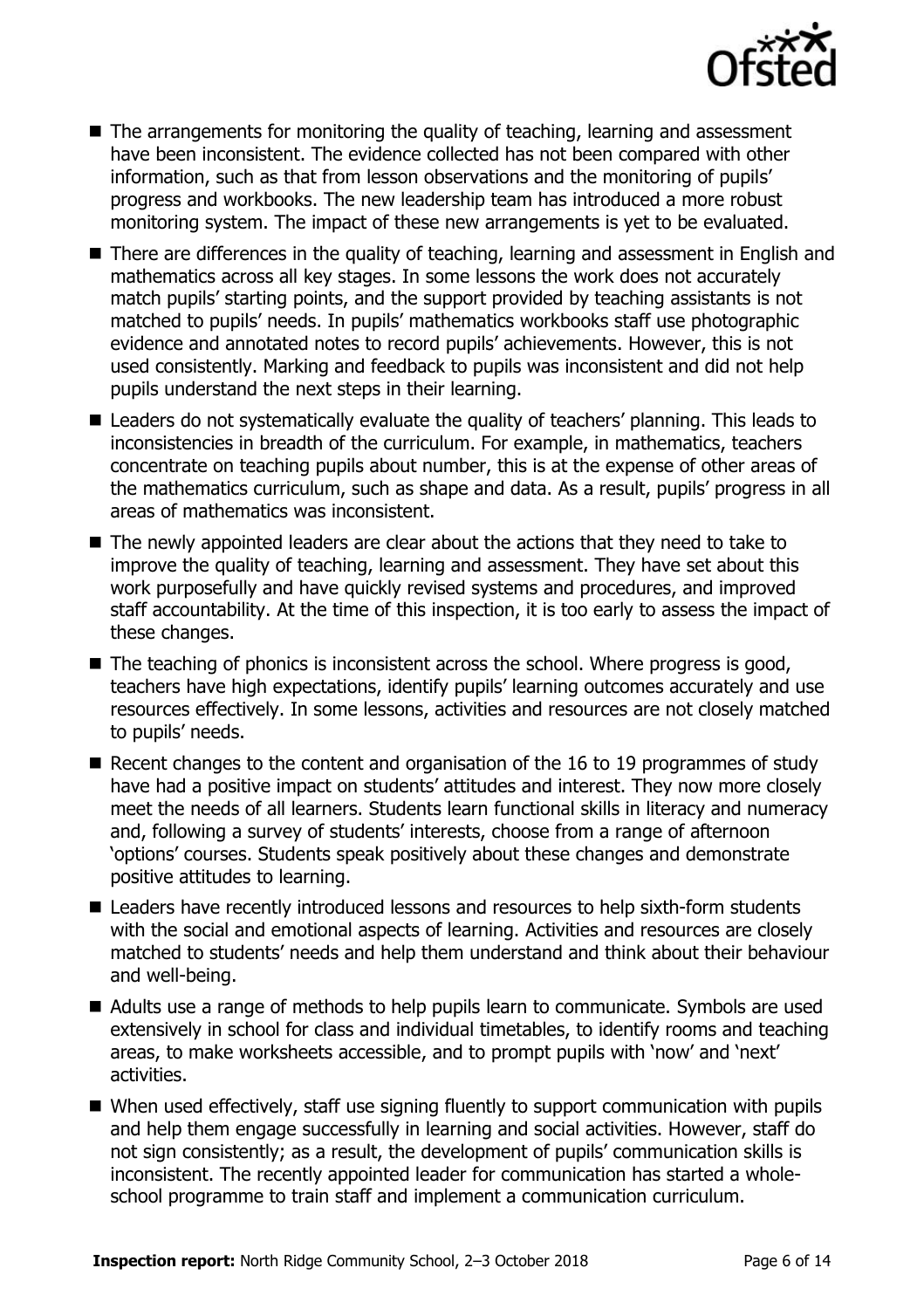

- Pupils' education, health and care plans are well structured and accurately record the views of parents and pupils. Pupil outcomes are clearly described and evaluated. However, the information about pupil targets is not consistently included in teachers' planning or pupils' learning outcomes.
- $\blacksquare$  Most parents are confident in the work of the school and that they are well supported. They report that their child is making good progress, they are involved in reviewing their child's targets, they value the regular home-school communication and the welcoming attitude of staff. One parent said that North Ridge was 'an amazing school with amazing staff'. Another parent said that she had never doubted her decision to send her son to the school, she said that he has made very good progress since he started school at the beginning of term.
- Some parents reported their concerns about the repeated changes to the school's leadership team and high turnover of staff over a number of years. Parents stated that there have been fewer opportunities to be involved in school since the last inspection, and that they would like more information about the most recent changes in leadership and the plans for the school's future. Some parents would like support to help them communicate more effectively with their child.

### **Personal development, behaviour and welfare Good**

### **Personal development and welfare**

- The school's work to promote pupils' personal development and welfare is good.
- $\blacksquare$  Pupils say that they feel safe and know that they can talk to a member of staff if they are worried about anything. The majority of parents agree and say that their child is safe and well looked after.
- Most pupils travel to school on home to school transport. Leaders have recently reviewed the arrangements for the management of minibuses when they arrive at school. Staff meet and greet pupils; escorts and staff work together effectively to bring pupils into the building and pupils are registered as soon as they arrive at school.
- Many pupils have a long journey to school and, as a result, when they arrive at school they are not always ready to start learning. Leaders have recently introduced a 'morning mile' – a short period of walking and exercise at the start of the school day. As a result of this initiative, staff report that pupils are now calmer and that there has been an improvement in their behaviour, concentration and readiness to learn. Pupils are enthusiastic about this change.
- **Pupils are confident and keen to talk about their work and achievements. They report** that the teaching staff are doing a good job; one pupil said, 'There is nothing I would change, this school is perfect.' Older pupils say that they like the changes that leaders have made to the curriculum, they talk about learning to become independent, using public transport and attending a local further education college.
- Staff know pupils well, they provide sensitive care and support and speak with conviction about their commitment to the children. Parents speak positively about the pastoral care provided by staff. One parent said that, 'staff were always there to help'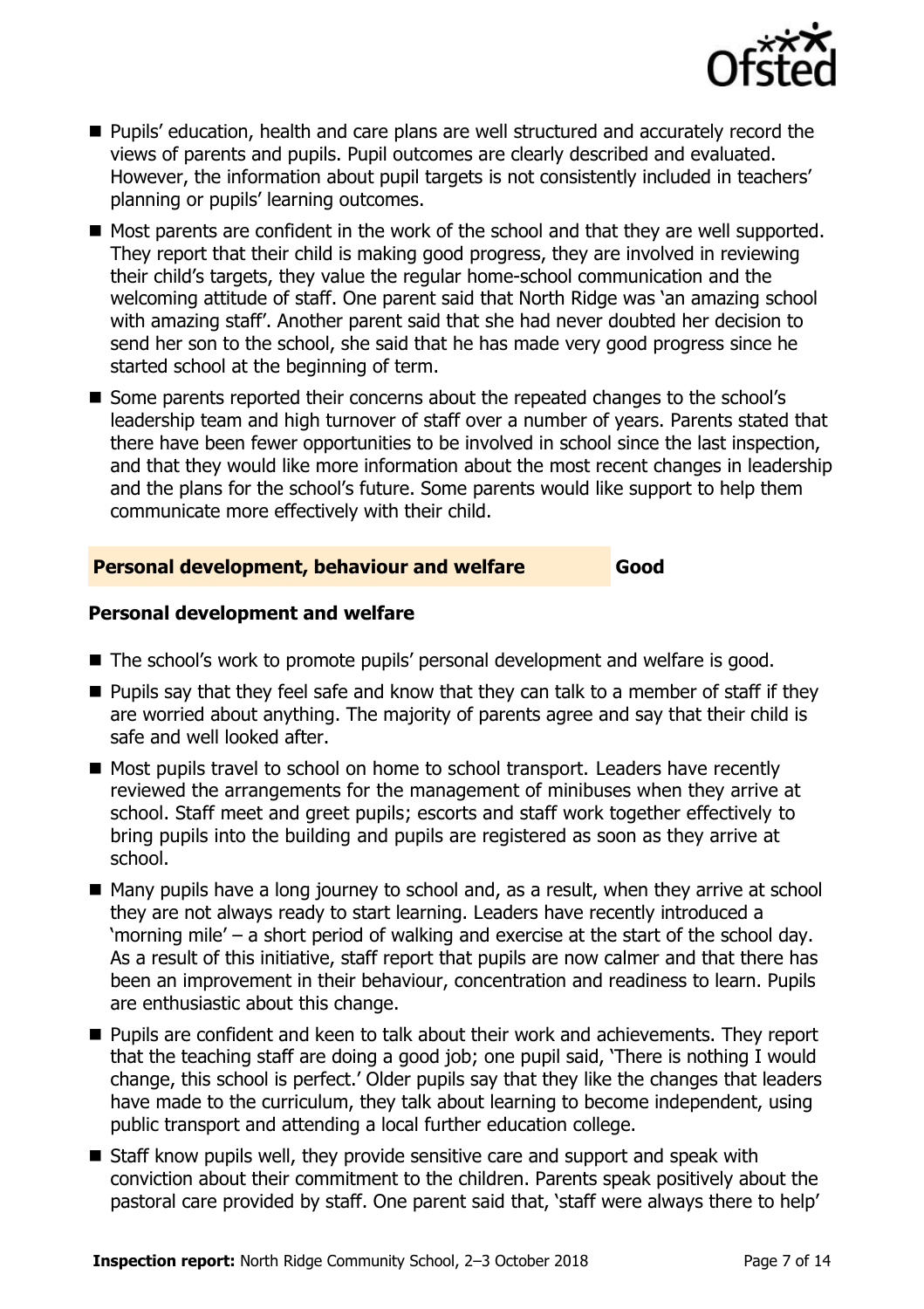

and that 'they went the extra mile'.

- Pupils are encouraged to develop responsibility. Leaders have recently re-established the school council, and senior leaders listen to and act upon pupils' ideas about how to improve the school.
- $\blacksquare$  Pupils are taught to stay safe when using the internet. This is followed up in lessons and special assemblies. This information is shared with parents and carers through the school website and parent consultation meetings.

### **Behaviour**

- The behaviour of pupils is good. Staff set high standards for behaviour and pupils respond well to these expectations. Pupils' achievements, positive attitudes to learning, and good behaviour are rewarded by regular praise and encouragement, certificates and recognised in achievement assemblies.
- **Pupils are well behaved in class, when moving around school and at break and** lunchtime. They are respectful of one another, work together cooperatively in lessons and enjoy good relationships with staff.
- **Pupils sit together in the dining hall at lunchtime and communicate with friends and** staff. Some staff use signing effectively to prompt and support pupils. Pupils are learning to be independent at lunchtime. They confidently collect their meal from the school kitchen and return their dishes and cutlery. Some pupils are able to do this without staff support.
- **Pupils say that there is no bullying in school. Pupils are confident that they can speak** to a member of staff if they have any concerns. Most parents agree and report that their child is safe at school.
- Staff provide sensitive and effective support. Teaching assistants provide support to individual pupils and small groups. They quickly help pupils re-engage with learning if their concentration falters during lessons.
- Levels of attendance are below the national averages for primary and secondary schools, though better than the average for similar special schools. Leaders understand that regular attendance is important to improve pupil outcomes, they have revised the leave of absence policy for pupils and now robustly challenge poor attendance.
- Leaders have started to analyse pupil behaviour in detail. Staff are trained to support children with challenging behaviour and feel well supported by senior leaders. Staff record behaviour incidents electronically. Leaders use this information to assess the needs of individual pupils and identify solutions to improve pupils' behaviour and engagement.
- As a result of effective programmes of behaviour support and individual behaviour management plans, there are few pupils that have had fixed-term exclusions. There have been no fixed-term exclusions since November 2016 and no pupils have been permanently excluded since the last inspection.

**Outcomes for pupils Requires improvement**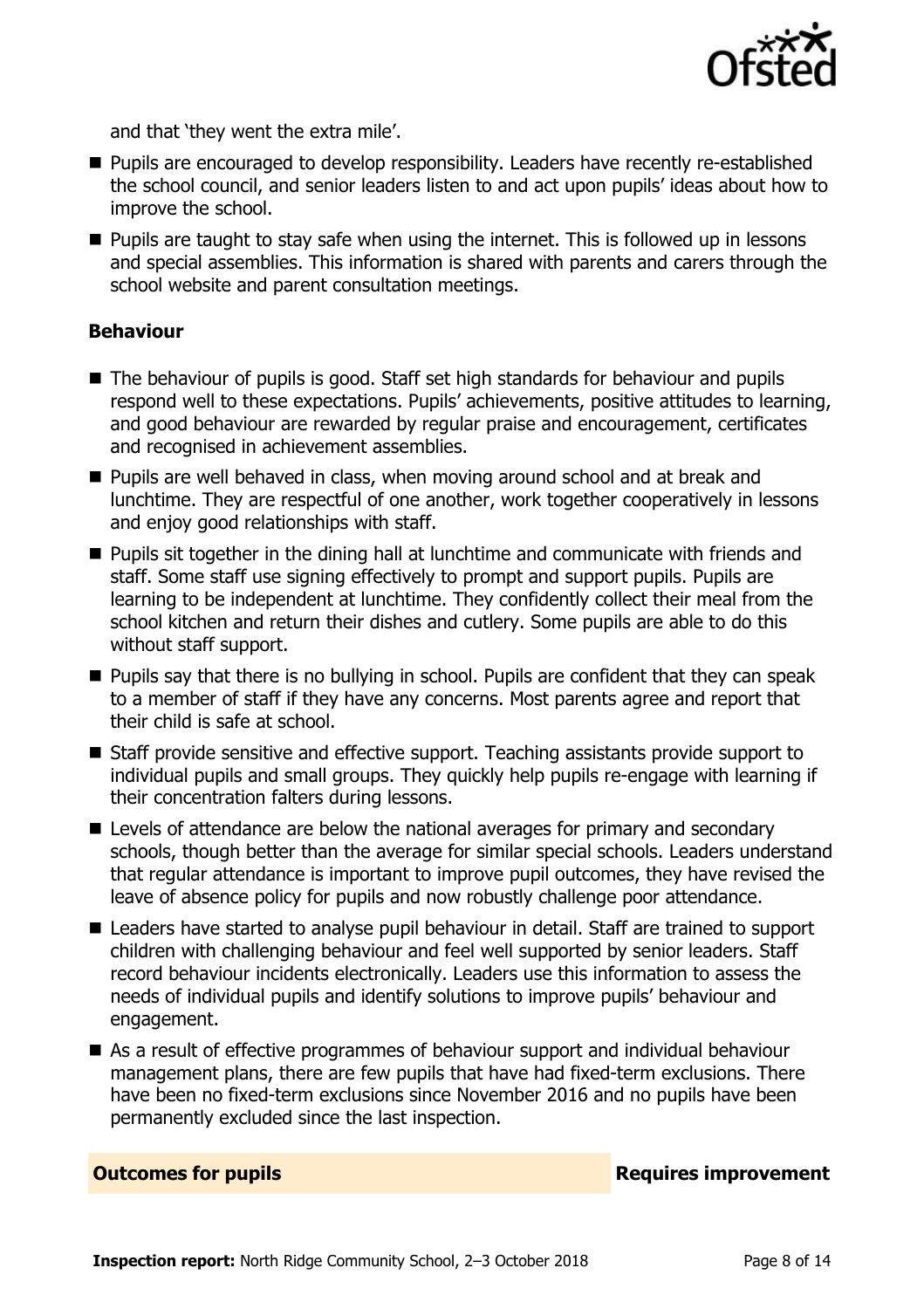

- Assessment information shows that pupils make inconsistent progress in English and mathematics. Progress in all aspects of mathematics, other than number, is consistently poor across all key stages. Progress in English is strong in key stages 1, 2 and 3 and poor in key stage 4.
- The stronger outcomes in English are as a result of a whole-school approach to teaching and learning, and a programme of staff training in literacy and phonics, during the previous school year.
- Leaders have recently appointed a subject leader for mathematics. Leaders understand that there has not been a whole-school approach to monitoring the quality of teaching, learning and assessment in this area of the curriculum. The impact of these changes is yet to be evaluated.
- The outcomes for disadvantaged pupils in English and mathematics are broadly the same or better than those for non-disadvantaged pupils.
- The outcomes for pupils in the early years foundation stage are good.
- Many pupils enjoy reading and spoke confidently to inspectors about their favourite books and authors. In lessons, pupils are encouraged to use their phonic skills to tackle new or unfamiliar words.
- **Pupils are keen to communicate and use a range of different communication methods** and resources. Most pupils communicate confidently, some using signing, gestures or symbols. Some pupils make strong progress in developing their communication skills as a result of effective staff support. However, staff support is inconsistent and, as a result, not all pupils make consistently good progress.
- The progress of pupils in the school's sixth from has been inconsistent. This is as a result of work not always closely matching the needs of all learners. Leaders have taken prompt action to review the organisation of teaching and learning, the content of the curriculum and to improve the range of externally accredited courses provided.
- Leaders in the sixth form have listened to students' ideas about the content of the curriculum. These changes have had an immediate impact on students' attitudes to learning.
- All Year 11 pupils stay on at school and move on successfully to the school sixth form.
- After completing their studies in the school sixth form, students move on successfully to a range of post school education and training. Some students transfer to the local further education college, some to a post school provider and others to supported employment. Leaders understand that they need to improve the opportunities for work experience to better prepare students for leaving school.

### **Early years provision Good Good**

- **Pupils in the school's early years provision make good progress from their individual** starting points. This is as a result of strong leadership, effective teaching, a wellstructured learning environment, detailed assessments and strong and effective partnerships with parents and other professionals.
- The classroom and outside play area provide a wide range of stimulating activities that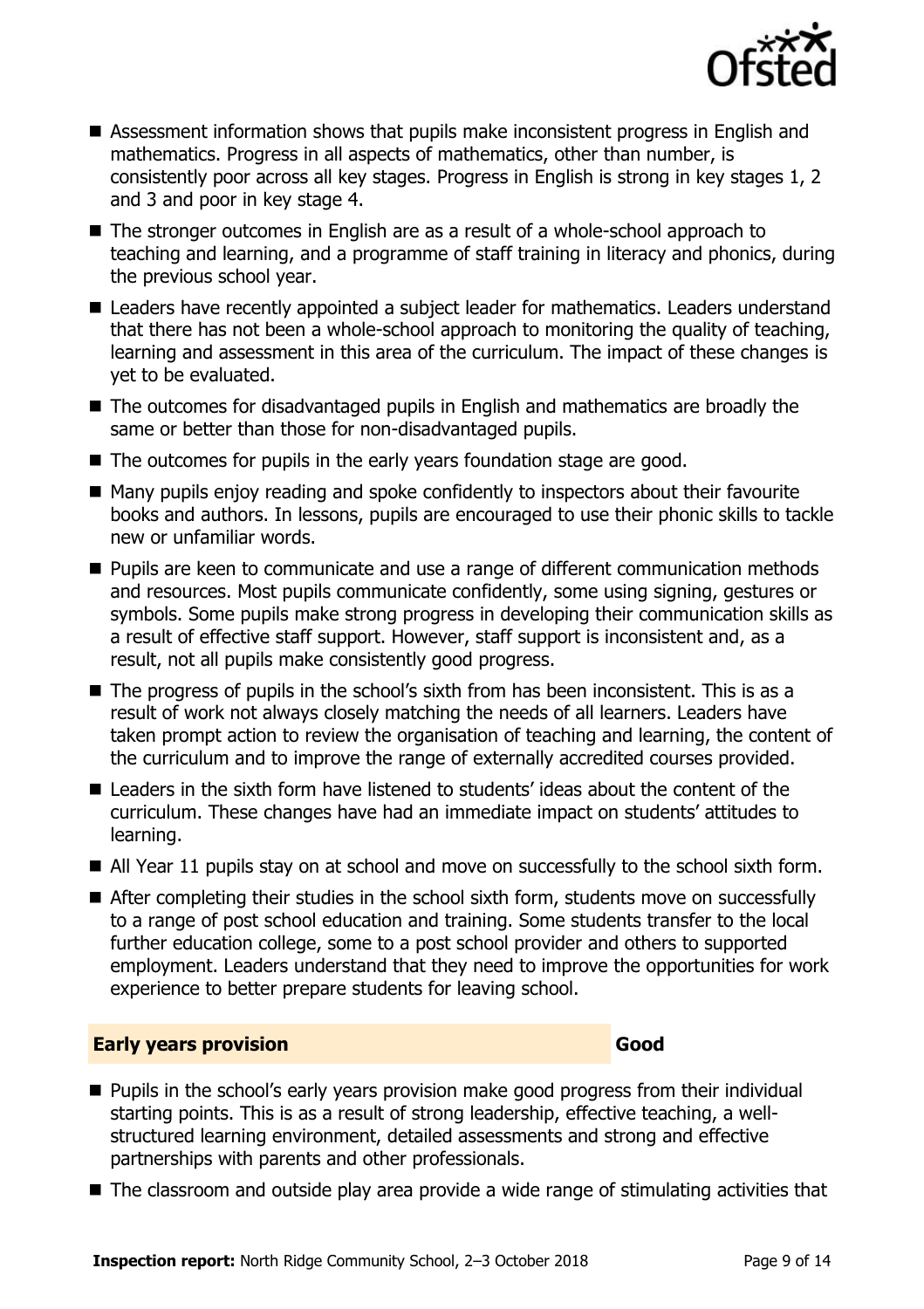

successfully engage and interest children. Under the leadership of the early years teacher, staff work effectively to promote children's literacy and numeracy skills, their communication and social, physical and emotional development. Pupils are happy and learn to play safely and to cooperate effectively with one another.

- Staff use a range of strategies including signing and the use of symbols to support the development of children's communication skills. This work is supported effectively by the school's lead member of staff for communication.
- **Pupil portfolios and learning journals provide a comprehensive record of each child's** progress and identify next steps in learning. Assessment information is moderated by the local authority and discussed regularly with parents who are effective partners in their child's education. Parents speak positively about the close working relationship with staff and the regular opportunities to visit school.
- As a result of the strong early years provision, pupils are well prepared for their move into the main part of the school.

### **16 to 19 study programmes Requires improvement**

- Over time, the 16 to 19 study programmes have not closely matched the needs of all students or met statutory requirements.
- Since appointment, the new leader of the sixth form has quickly identified areas for improvement and made changes to the programmes of study, the timetable and the organisation of teaching and learning. Leaders have extended the range of externally accredited courses on offer and the opportunities to prepare students for adulthood. It is too early for leaders to evaluate the impact of these changes.
- Sixth-form students speak positively about the changes to the timetable, they say that they enjoy coming to school and value the opportunity to make choices about extended learning activities through the new afternoon 'options' programme.
- Leaders have introduced a range of functional skills courses in literacy and numeracy which more accurately meet the needs of students with a wide range of special educational needs.
- A new programme of social and emotional education is helping students think about how they understand their own behaviour and emotions.
- Students have started an enterprise activity where they prepare lunch and sell this to staff. Students plan the menu and learn important independence skills such as preparing food, budgeting and money management.
- Sixth-form learners are involved in a range of activities which support the development of their personal and social independence. In summer 2018, a group of six sixth-form students successfully completed the Duke of Edinburgh's Gold Award.
- Sixth-form students are self-assured and confident communicators. They were keen to communicate with inspectors about their work, and their plans for the future. Students spoke enthusiastically about visiting the local further education college each week for information technology lessons; others spoke about work experience and what they would like to do when they leave school.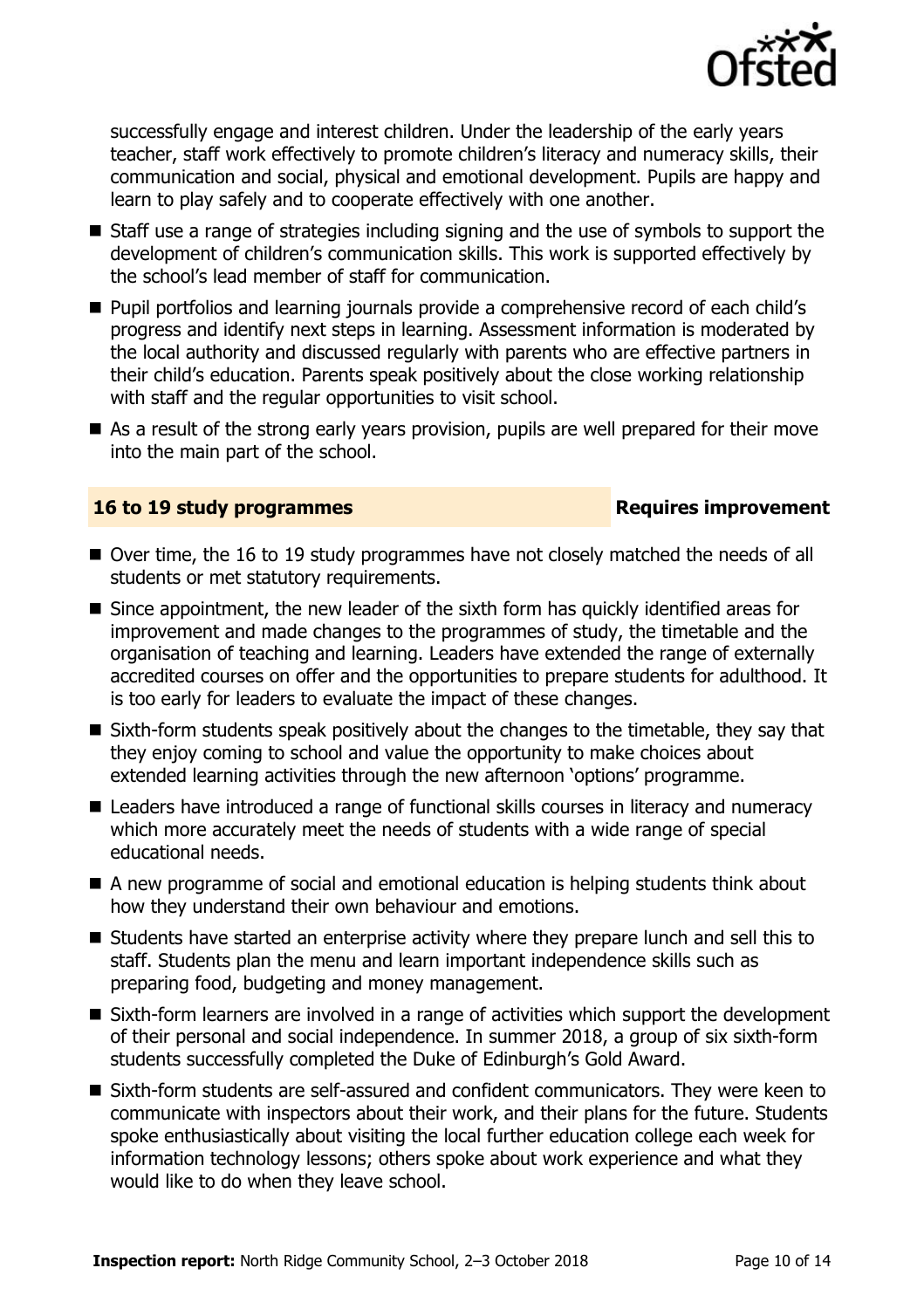

# **School details**

| Unique reference number | 135548    |
|-------------------------|-----------|
| Local authority         | Doncaster |
| Inspection number       | 10048258  |

This inspection of the school was carried out under section 5 of the Education Act 2005.

| Type of school                                           | <b>Special</b>                                                 |
|----------------------------------------------------------|----------------------------------------------------------------|
| School category                                          | Community special                                              |
| Age range of pupils                                      | 3 to 19                                                        |
| Gender of pupils                                         | Mixed                                                          |
| Gender of pupils in 16 to 19 study<br>programmes         | Mixed                                                          |
| Number of pupils on the school roll                      | 125                                                            |
| Of which, number on roll in 16 to 19 study<br>programmes | 41                                                             |
| Appropriate authority                                    | Interim executive board                                        |
| Chair                                                    | Riana Nelson                                                   |
| <b>Headteacher</b>                                       | Karl O'Reilly and Lisa Suter, Executive<br><b>Headteachers</b> |
| Telephone number                                         | 01302 720790                                                   |
| Website                                                  | www.northridge.doncaster.sch.uk                                |
| <b>Email address</b>                                     | admin@northridge.doncaster.sch.uk                              |
| Date of previous inspection                              | 10-11 May 2016                                                 |

### **Information about this school**

- North Ridge Community School is an all-age special school for children and young people with severe learning difficulties. All have an education, health and care plan.
- As a result of the local authority's concerns about the leadership and management of school, the governors were replaced with an interim executive board with effect from the beginning of the autumn term. At the same time, the headteachers of two local special schools were appointed as interim executive headteachers. The executive headteachers had been in post for four weeks at the time of the inspection.
- Since the last full inspection, the school had a one-day monitoring inspection by an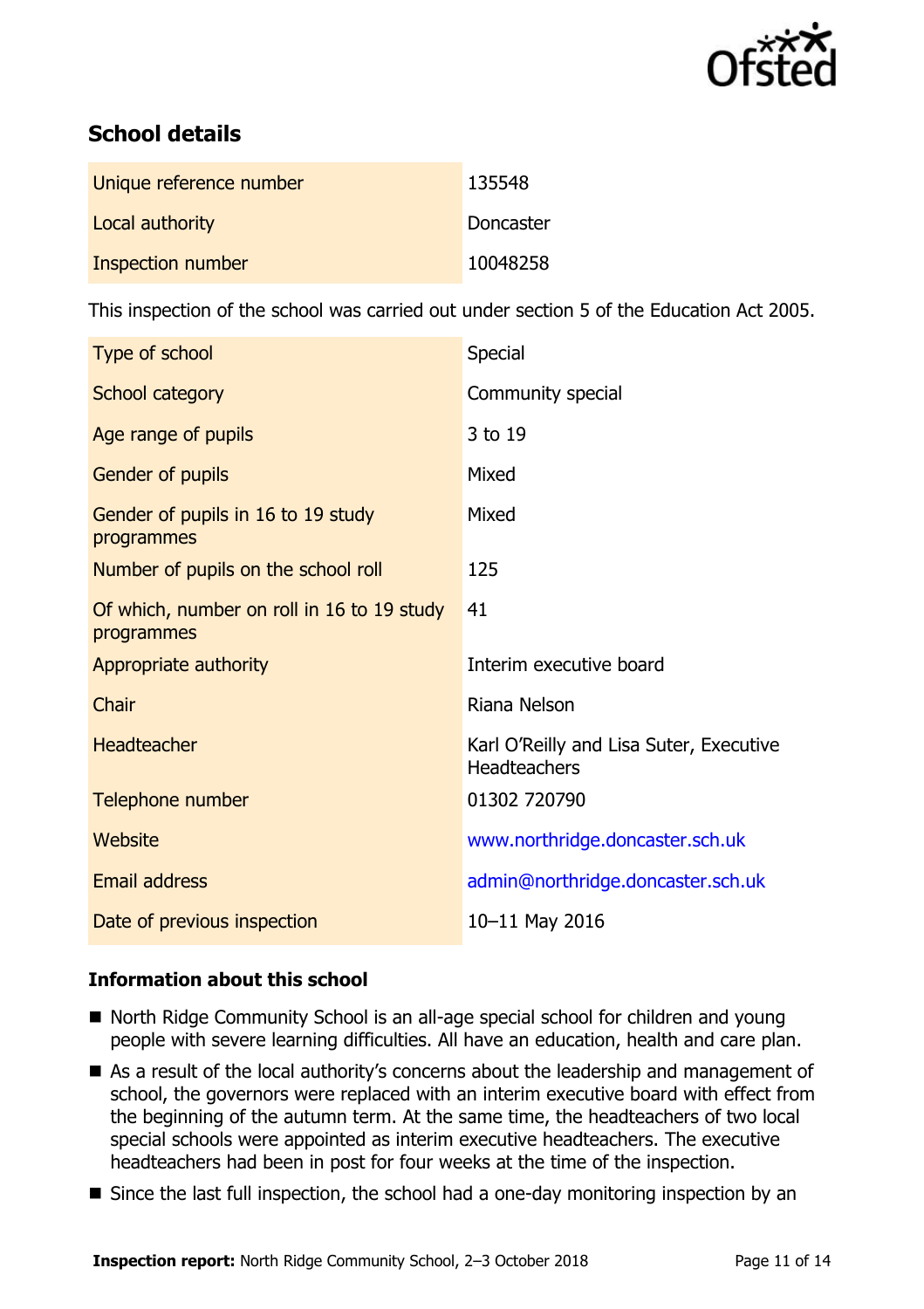

HMI in October 2016. A number of priorities for improvement were identified.

- The proportion of pupils supported through the pupil premium (additional funding for pupils known to be eligible for free school meals and those looked after by the local authority) is much higher than the national average.
- Most pupils are from White British backgrounds. The proportion of pupils from minority ethnic groups and those whose first language is not English is below the national average.
- The school does not meet requirements on the publication of specified information on its website. The website does not include detailed information about the impact of additional funding in improving the progress of disadvantaged pupils, increasing the participation of primary-aged pupils in PE and sports and the progress of Year 7 pupils who need extra help in English and mathematics. The website does not include information about examination and assessment results and links to the school and college performance tables service.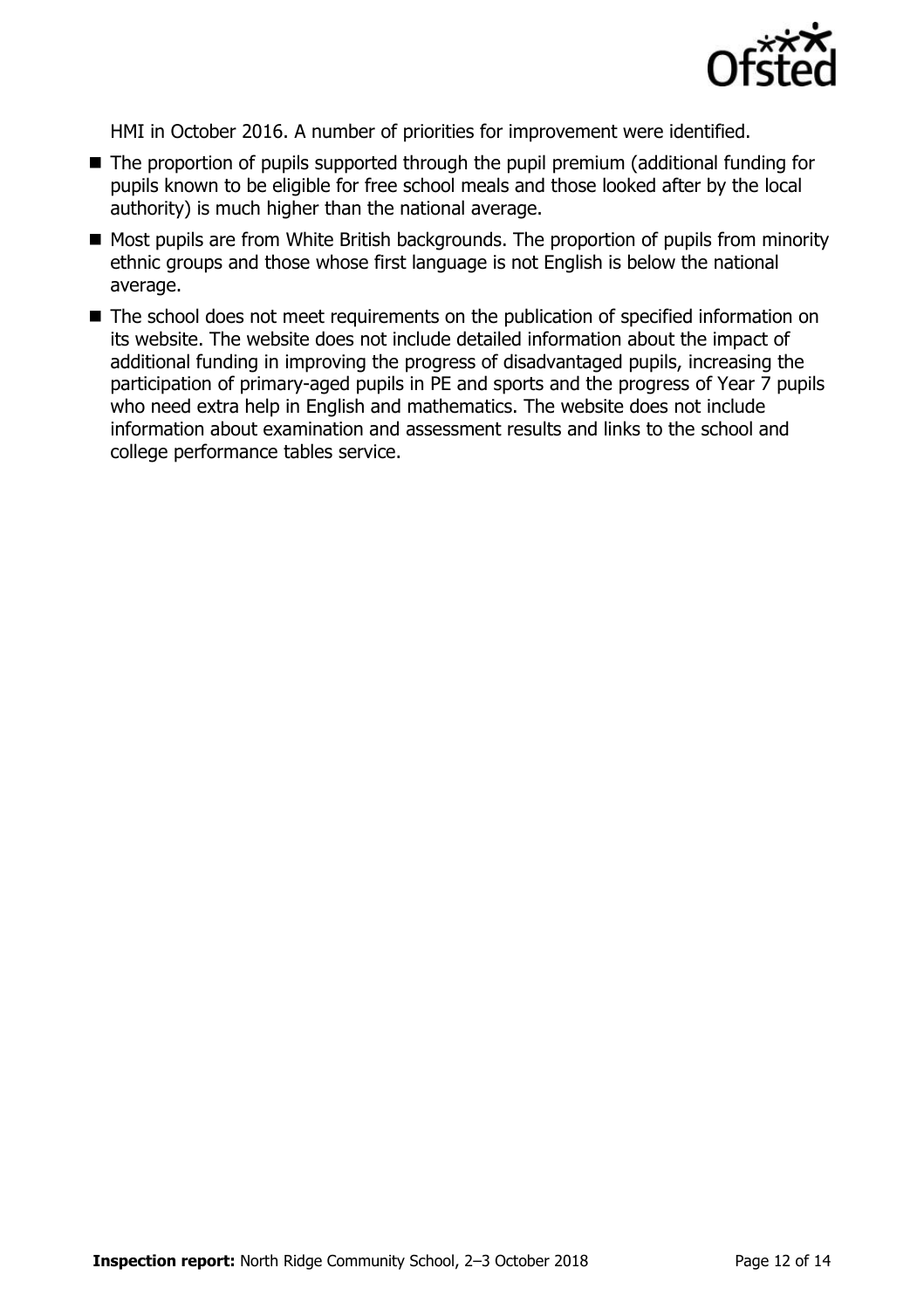

# **Information about this inspection**

- **Inspectors visited parts of lessons across a range of subjects, involving all year groups,** early years and the sixth form. Joint observations were carried out with the executive headteachers and senior leaders. During visits to lessons, inspectors spoke to pupils and looked at their workbooks.
- Inspectors observed pupils arriving at school, at breaktime and lunch time.
- Inspectors held meetings with senior leaders, middle leaders, members of the interim executive board, the school improvement partner, teachers and teaching assistants to discuss all aspects of the school's work.
- Inspectors considered eleven responses to Parent View, Ofsted's online parent survey, including free-text responses. They also considered the results of the school's survey of parent views. Inspectors held a meeting with 10 parents and they spoke to two parents by telephone. There were no responses to the Ofsted online pupil survey or staff survey.
- **Inspectors held a meeting with a group of pupils from the primary and secondary** departments and the school sixth form.
- A wide range of school records, documents and information were reviewed and discussed.

### **Inspection team**

George Gilmore, lead inspector **Contact Contact Contact Contact Contact Contact Contact Contact Contact Contact Tricia Stevens Contract Inspector Ofsted Inspector**